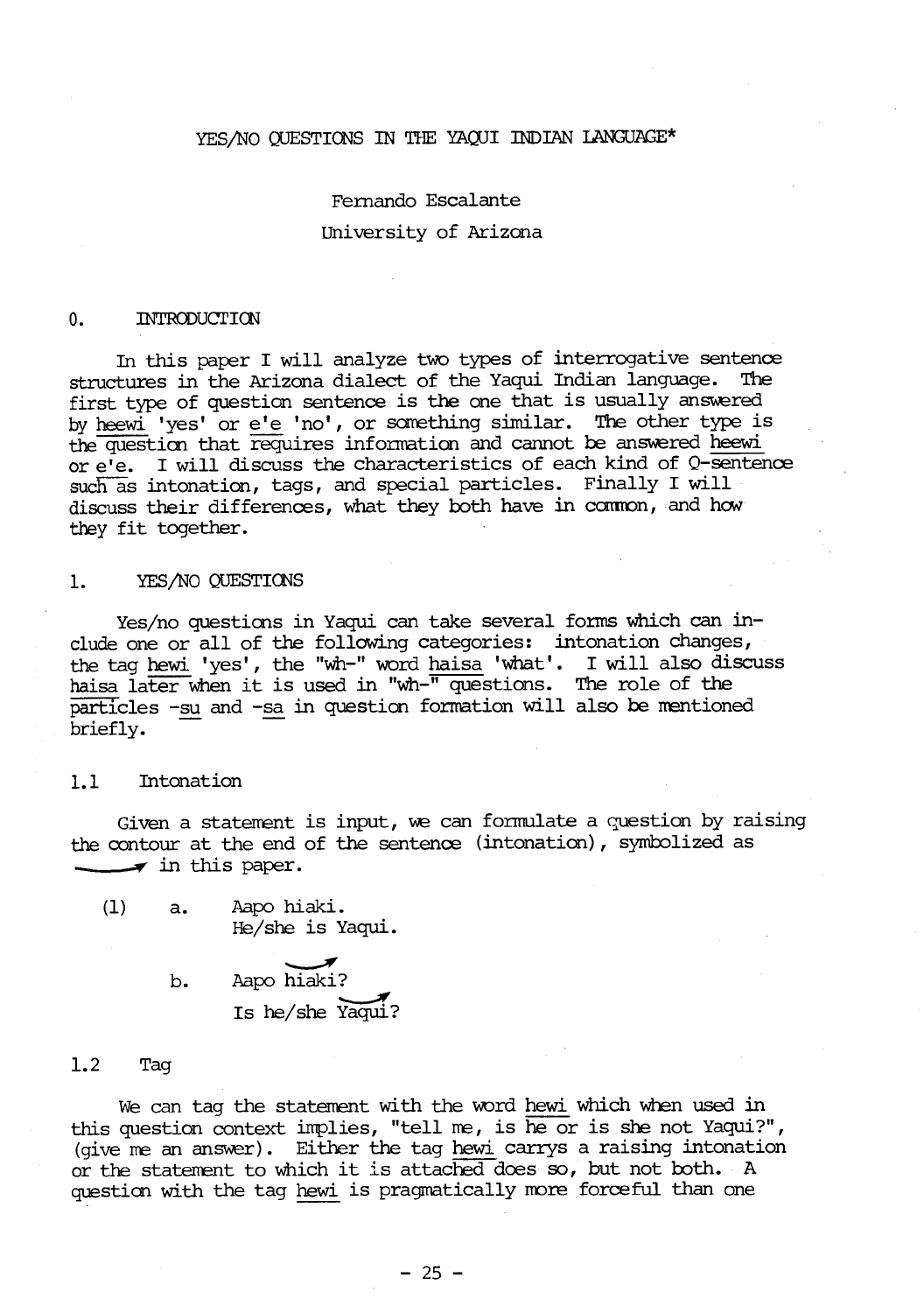without it. The word heewi has a long e when used as a responsive meaning "yes"; as a tag, the e is short.

- (2) a. aapo hiaki, hewi? He/she Yaqui, yes He is Yaqui, isn't he?
	- b. aapo hiaki, hewi

1.3 The question particle baisa

We can insert the "wh-" word haisa at the front of the statement. Haisa means 'what', however, in yes/no interrogative sentences, baisa is simply a question particle.

(3) Haisa aapo hiaki? WH- he/she Yaqui? Is he/she Yaqui?

When the word haisa is used, the Q-intonation is not needed because haisa by itself operates to signal the question.

1.4 Combination of features

We can combine the categories discussed above to form a yes/no question as follows:

- (4) a. Intonation change only. aapo hiaki?
	- b. Haisa only. Haisa aapo hiaki?
	- c. Hewi and intonation change. aapo hiaki, hewi? aapo hiaki, hewi?
	- d. Haisa and intonation change.  $\overline{A}$ Haisa aapo hiaki?
	- e. All three features. baisa aapo hiaki, hewi? baisa aapo hiaki, hewi?

Preliminary indications suggest that in order to form a yes/no question in Yaqui, one or more of the preceding features must be present.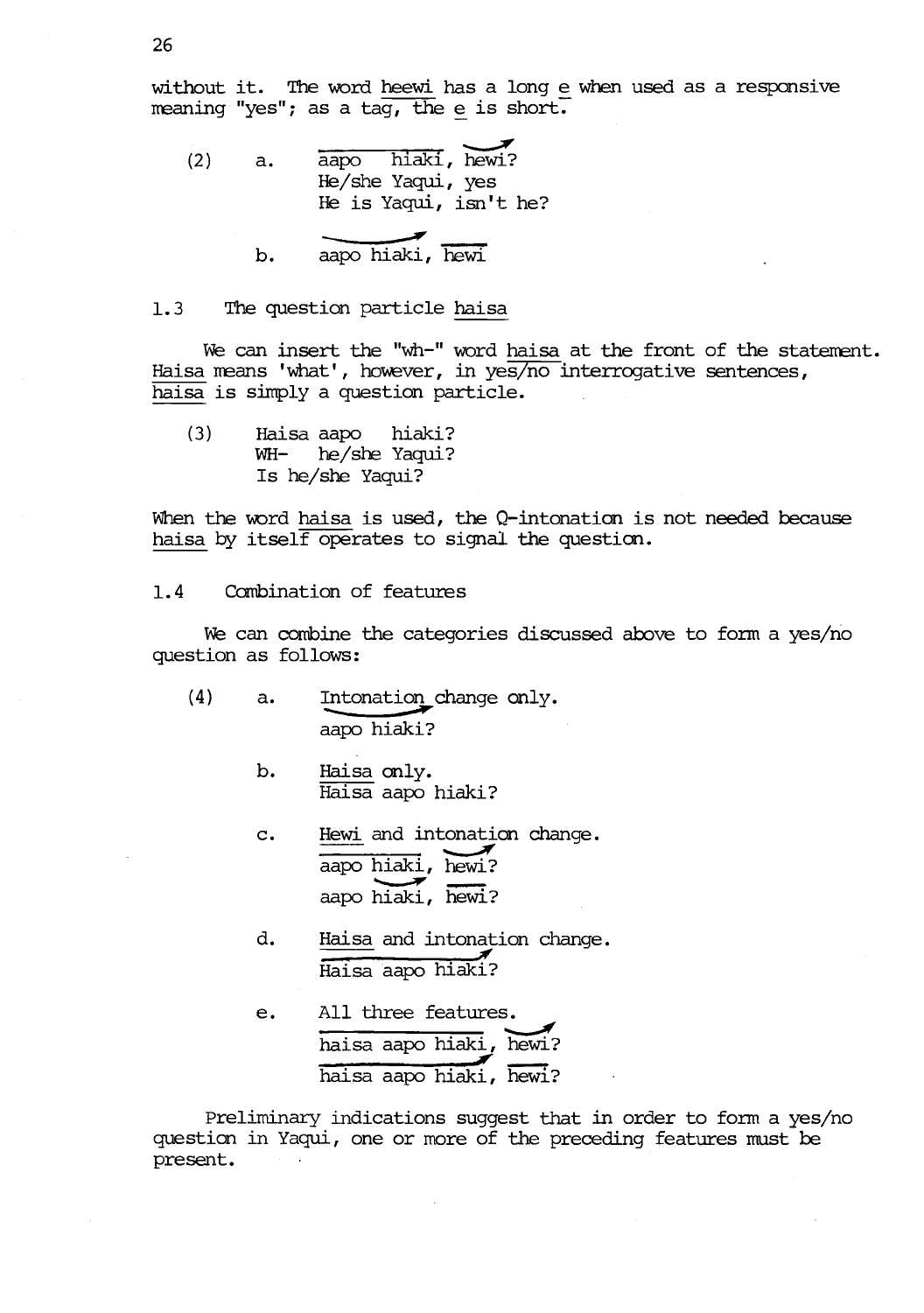Further examples of yes/no questions showing these features and how they co-occur:

(5) a. Statement.

Aapo siime. He/she leaving He/she is leaving.

b. Intonation change.

Aapo siime? Is he leaving?

c. Intonation change plus hewi.

Aapo siime, hewi? He leaving yes He is leaving, yes?

d. Question Particle baisa. (Intonation change optional).

Haisa aapo siime?<br>"wh-" he leaving " $wh$  he Is he leaving?

e. Intonation change plus baisa.

 $\frac{1}{\sqrt{2}}$ Haisa aapo sïime? Is he leaving?

f. All features present.

Haisa aapo siime, hewi<br>"wh-" he leaving yes leaving yes Is he leaving, yes?

Other examples.

(6) a. Statement

Em mala hoa-po katek. your mother home-at is (locative) Your mother is at home.

b. Intonation change.

Em mala hoa-po katek? your mother hone -at is (locative) Is your mother at hone?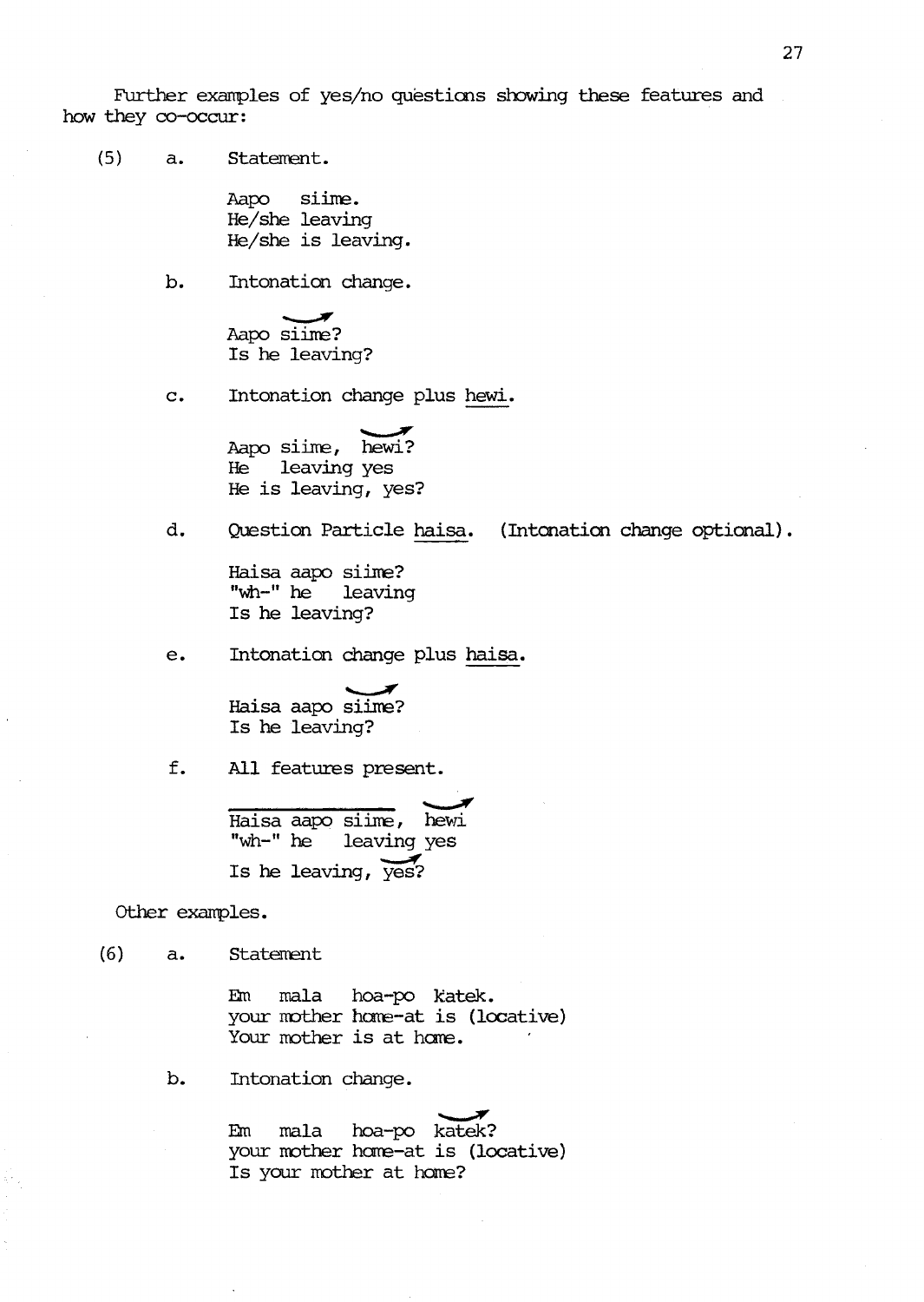c. The tag hewi plus intonation change.

Em mala hoa-po katek, hewi? your mother home-at is (locative) yes Is your mother at home, yes?

d. Question Particle baisa (intonation change optional).

Haisa em mala hoa-po katek? "wh-" your mother home-at is (locative) Is your mother at home?

e. Haisa plus intonation change.

Haisa em mala hoa-po katek? "wh-" your mother home-at is (locative) Is your mother at home?

f. All features present.

Haisa em mala hoa-po katek, hewi? "wh-" your mother home-at is (locative) yes Is your mother at home,  $\overline{yes?}$ 

1.5 Word order and question formation

In many languages changes in word order are involved in question formation. For example, in English subject-AUX-inversion is a feature of yes /no questions. In this section, I will show that in Yaqui, changes in constituent order play no part in yes/no question formation. Yaqui is a verb final language and the order of subject and object is free.

s o v (7) a. Juan Maria -ta biichak. John Mary -OBJ saw John saw Mary.

> o s v b. Maria-ta Juan biichak. Mary -OBJ John saw John saw Mary.

Sometimes the subject may be extraposed to a sentence final position:

o v s c. Maria -ta biichak Juan. Mary -OBJ saw John John saw Mary.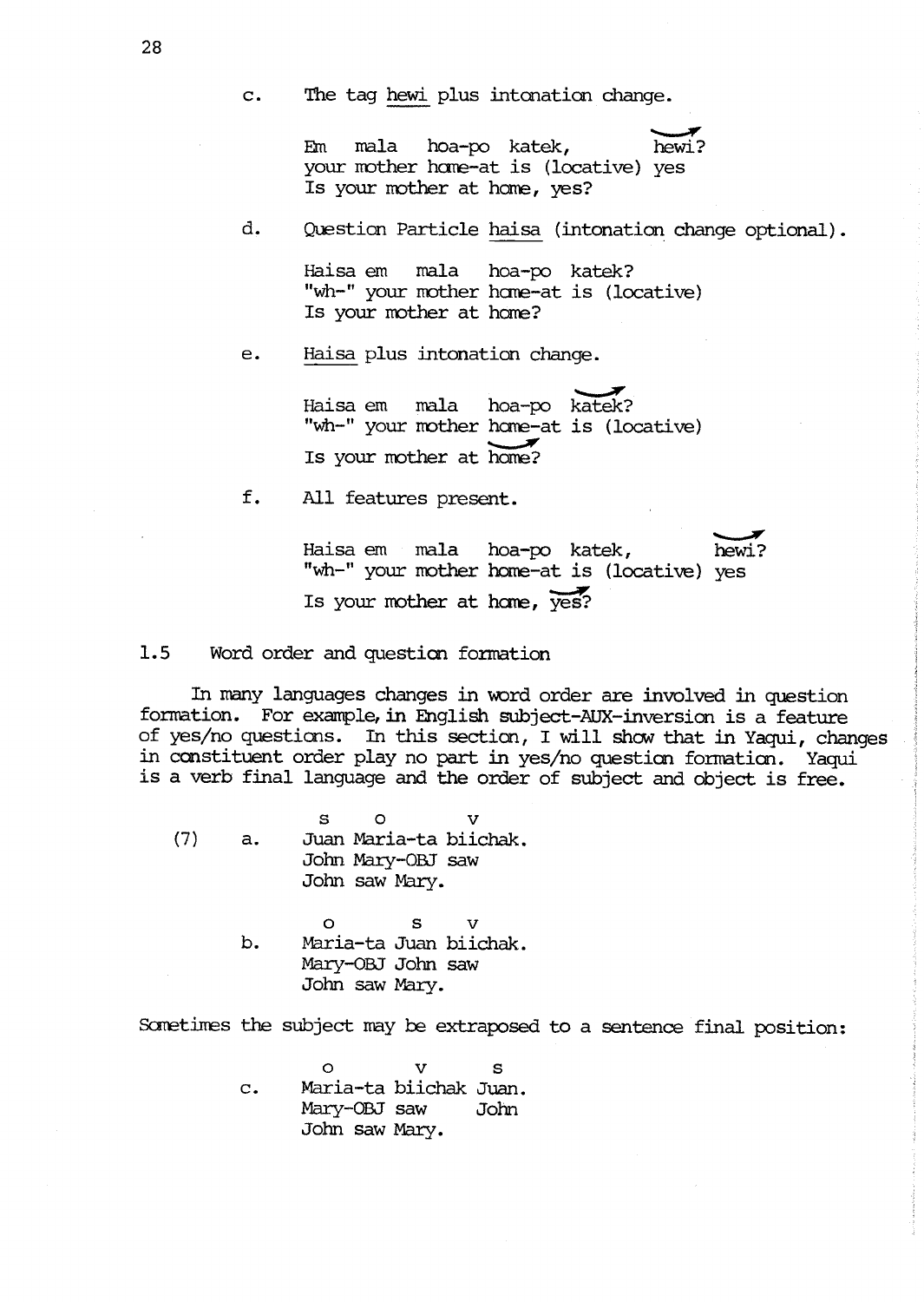However, the following word order in a transitive sentence is illformed:

> s v o d. Juan biichak Maria -ta.

This word order (object following the verb) is excluded in either a statement or a question.

I conclude that word order plays no role in yes/no question formation in Yaqui. To summarize: the verb is typically last; the subject may be moved to sentence final position, but the object cannot. Subject movement is allowed in both statements and questions.

### 2. THE CLITIC -su IN QUESTIONS

There is a clitic -su whose function I have not fully determined. It occurs in statements and in both yes /no and "wh -" questions. There are many problems remaining in the analysis of -su. I will begin with -su in yes/no questions.

2.1 Second position -su (yes/no questions)

- (8) a. Aapo siika. He left.
	- b. Aapo-su siika. Because, (since) he left.
- (9) a. Aapo lottila. he tired He is tired.

b. Aapo-su lottila. because (since) tired Because he is tired.

Examples (8b) and (9b) suggest that -su is a conjunction or subordinating particle. However -su apparently does not serve to link clauses. Now consider the following:

- (8) c. Aapo -su siika? he -su left Did he leave?
- (9) c. Aapo-su lottila? he-su tired Is he tired?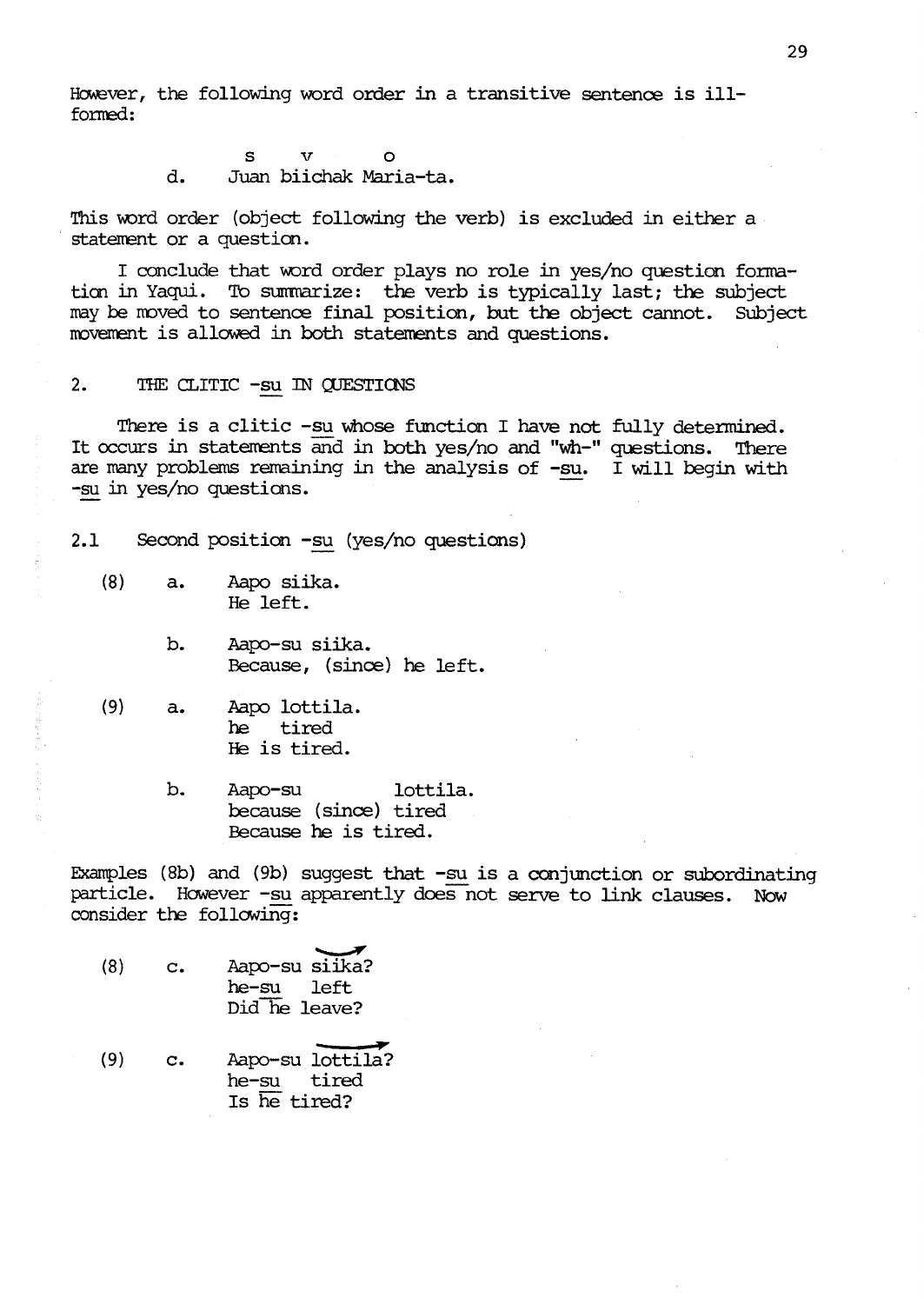Examples (8c) and (9c) are simple yes /no questions; the notion "because, since" is no longer present. The question particle haisa and the tag hewi (or both) may also be added to yes/no questions with -su. Note that second position -su alone can never serve to form a question; the rising contour must be present, as shown in examples (8b) and (9b) .

The contrast shown in (8b) vs. (8c) and (9b) vs. (9c) is not present when the subject is a noun, rather than a pronoun. Compare:

- (10) a. Juan siika. John left.
	- b. Juan-su siika. John left.
	- c. Juan-su siika? Did John leave?
- (11) a. Jose hiaki. Joe is a Yaqui.
	- b. Jose -su hiaki. Joe is a Yaqui.
	- c. Jose-su hiaki? Is Joe a Yaqui?

Examples (10b) and (lib) do not have the 'because' or 'since' meaning shown in examples (8b) and (9b); they are just statements.

The following examples will show that -su is a second position particle in yes/no questions.

- (12) Em mala -su hoa -po katek? your mother -su hone -at is (locative) Is your mother at home?
- (13) Aapo -su hiaki? He/she-su Yaqui Is he/she Yaqui?
- (14) a. Juan -su Maria -ta biichak? John -su Mary -ta (Object marker) saw Did John see Mary?
	- b. Maria-ta-su Juan biichak? Marh-OBJ-su John saw Did John see Mary?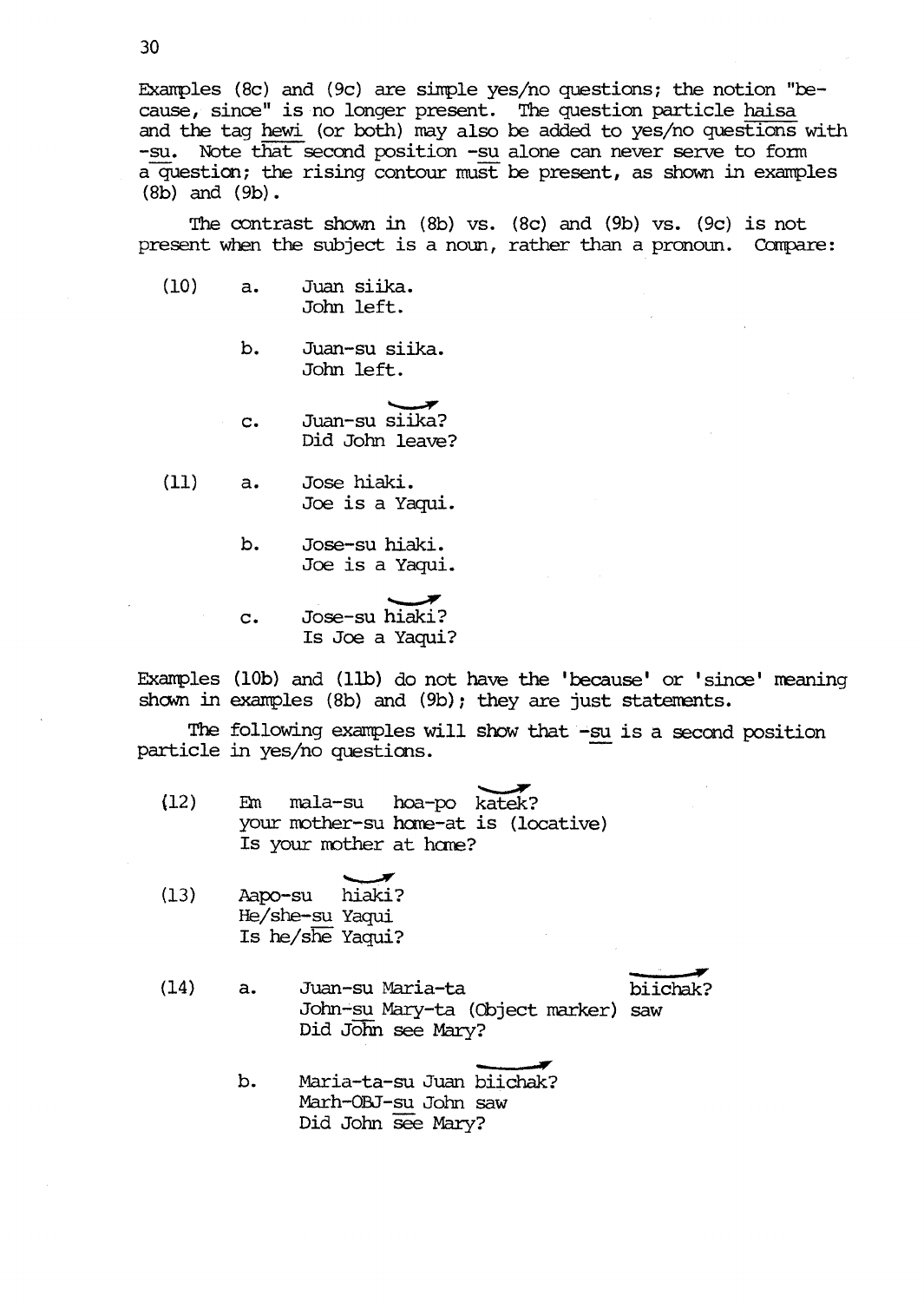The sentence below is ill -formed.

c. \*Juan Maria-ta-su biichak?

2.2 Sentence final -su ("Wh-" questions)

If -su is attached to the verb, and therefore is in sentence final position, the resulting construction is not a yes/no question, but a "wh-" question. Compare  $(15)$  with  $(14)$  above.

(15) Juan Maria-ta biichak-su? What if John saw Mary?

When -su is in sentence final position, the question contour is optional, and the resulting "wh -" question always has the "what if - -" interpretation. The " because -" interpretation that second position -su has in a statement with a pronominal subject is never present. Compare:

- (16) a. aapo -su siika. Because he left.
	- b. aapo-su siika? Did he leave?
	- c. aapo siik-su? What if he left? (rising contour optional)
- (17) a. aapo -su ye'eka Because he danced.
	- b. aapo-su ye'eka? Did he dance?
	- c. aapo ye'eksu? What if he danced? (rising contour optional)

Sentence final -su as opposed to second position -su, may serve alone to form a question.

When -su is attached to a noun it has a locative meaning and is used to form a "wh-" question as in the following examples:

- $(18)$  a. mala-su? Mother-su Where is mother?
	- $b.$   $\check{c}$ u'u-su? Dog-su Where is the dog?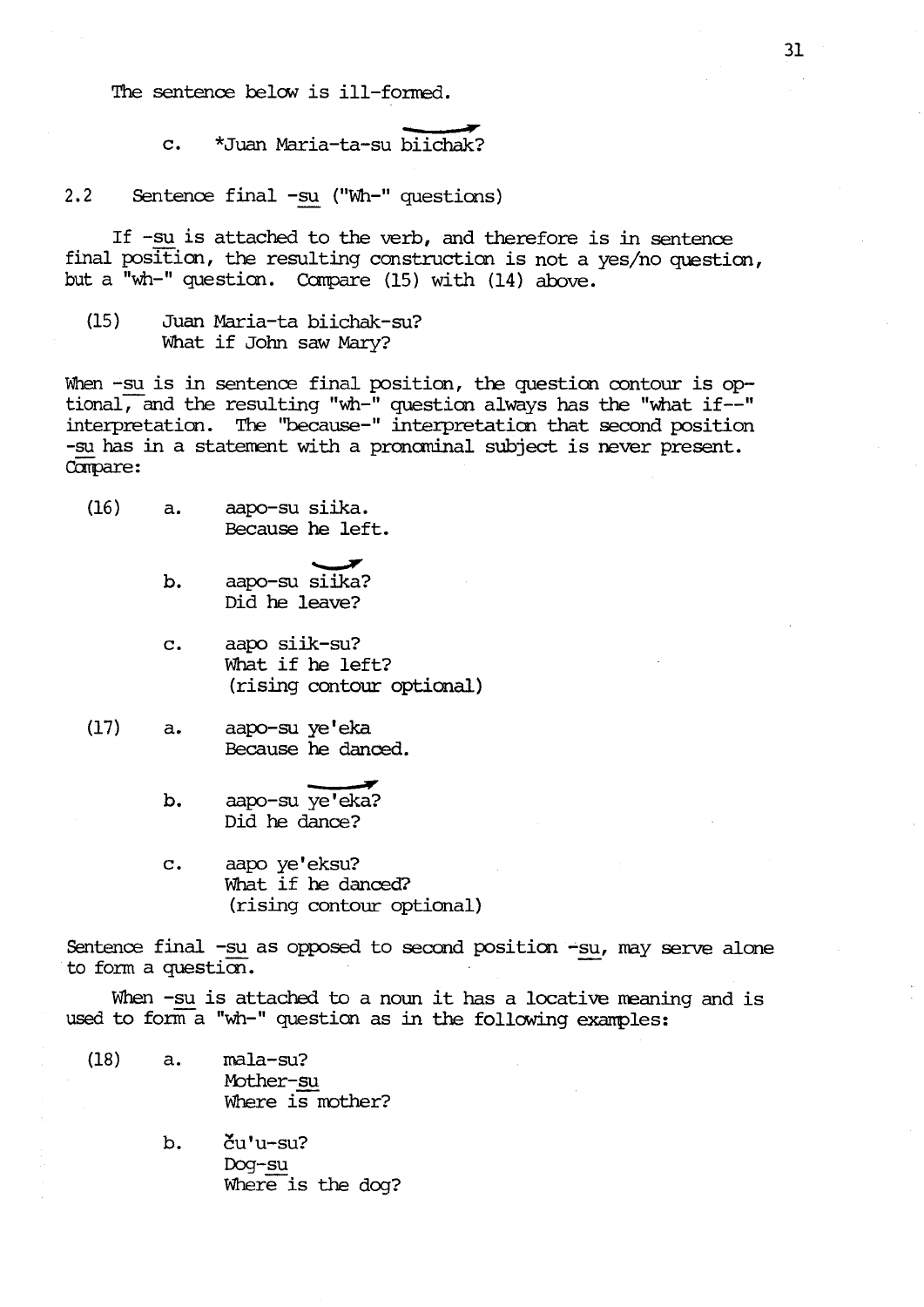# c. Maria-su? Mary-su Where is Mary?

In these questions no intonation change is required, the raising contour is optional.

When -su is attached to a pronoun, as opposed to a noun, no locative interpretation is possible.

- $(19)$  a. Inepo-su? I-su and  $me$ ? or What about me?
	- b. empo-su? You (singular)-su and you? or What about you?
	- c. Aapo-su? he /she -su and him? (etc.)
	- d. Itepo-su? we  $(us)$ -su and us?
	- e. Eme-su? You (Plural)-su and you?
	- f. Bempo-su? They (them) -su and them?

In these questions also the intonation change is optional.

3. Other "wh-" word questions ("ha-words")

I will not give a complete analysis of "wh-" word questions in Yaqui here. I only want to show how they differ from yes/no questions in the language. The following list of Q-words in Yaqui function like "wh-" words in English. Q-word questions do not require a raising contour but they do require a  $Q$ -word. Where possible, morpheme by morpheme glosses are given; for some "wh-" words, this is not possible at present.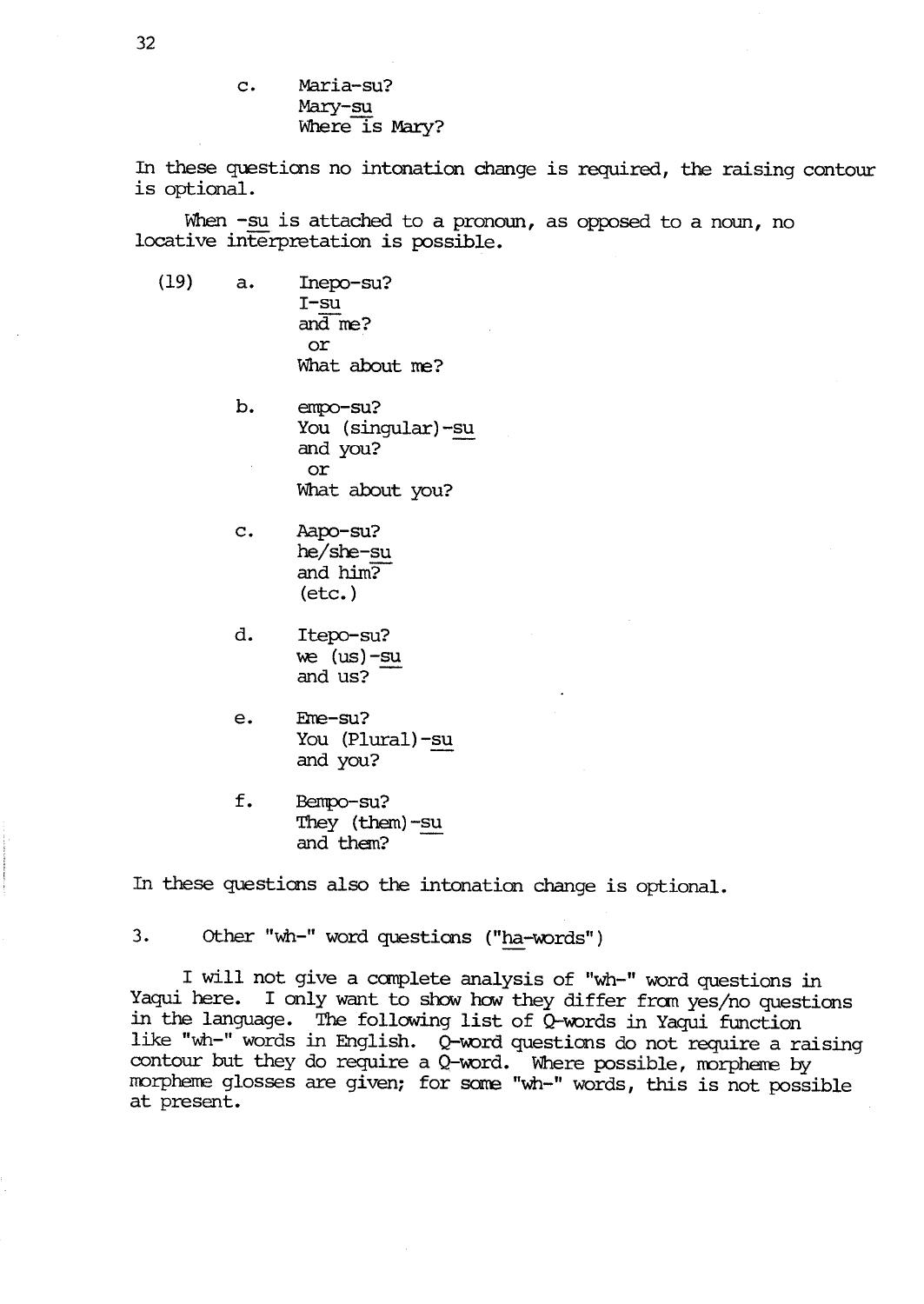(20) a. babee? Who?

> b. habee im weama? who here about Who is around here?

When the second vowel in habee is short, it means "somebody".

- c. habe im weama somebody here around Somebody is around here.
- $(21)$  habe-sa Who is it?

The clitic  $-sa$  which appears in (21) also occurs with many other "wh-" words, as shown in the following examples.

- (22) baisa What? (\*hai- alone does not occur).
- (23) haisa empo teak? what you name What is your name?

In Section 1 above, I showed the function of haisa in yes/no questions. With a rising contour, haisa is a question particle, as in the following:

(24) baisa empo a etapok? you it opened Did you open it? (Yes /no question)

With a statement intonation, and where an object is present in the clause, haisa may mean "how"?.

- (25) baisa empo a etapok? How you it opened How did you open it? (Wh- ward question) (no rising contour, stress on baisa.)
- $(26)$  haisa-ula? What's the matter?
- (27) haisuntuko? (baisa + intoko) What and So what?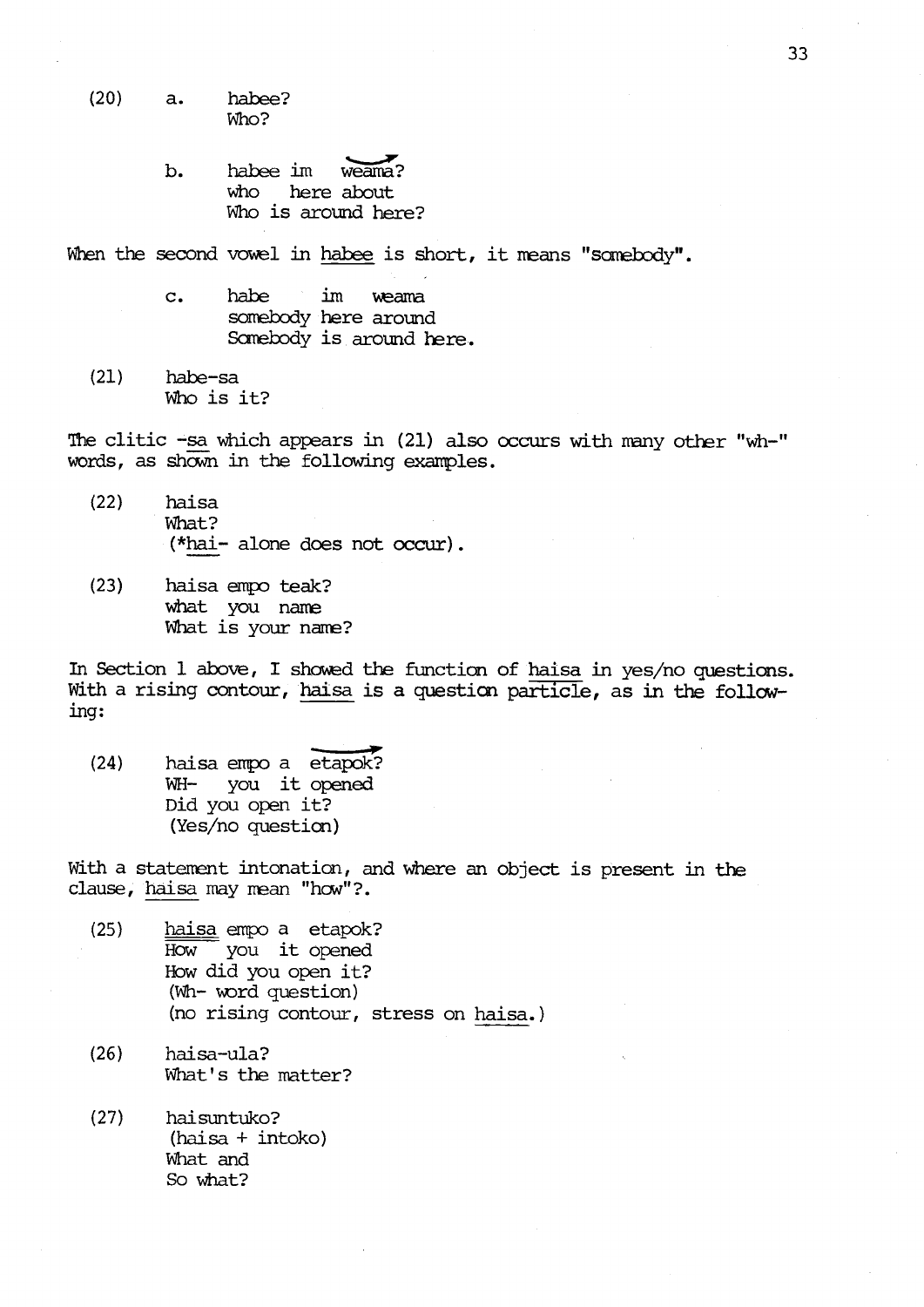- (28) a. haisaakai Why?
	- b. haisaakai empo siika? why you left Why did you leave?
- (29) a. haiki How many?
	- b. haiki uume panim those bread How many (loaves of) bread are there?
- $(30)$  a. haiki-sa How much? (How many)
	- b. haiki-sa uume panim those bread How much is that bread?
- (31) haikim  $(haiki + im)$ how many + plural How many?
- (32) haikim -hia how many sounds What time is it?
- (33) a. haksa Where at?
	- b. haksa empo ko'kole? you hurt Where do you hurt?

 $(*hak - does not occur alone.)$ 

- $(34)$  a. hakun(sa)  $(\sim$  hausa) 'where to'
	- b. hakunsa empo siika? where to you going Where are you going?
- $(35)$  a. hakun vetana  $(-sa)$  'where from'
	- b. hakunvetana empo weeye? where from you caning Where are you coming from?